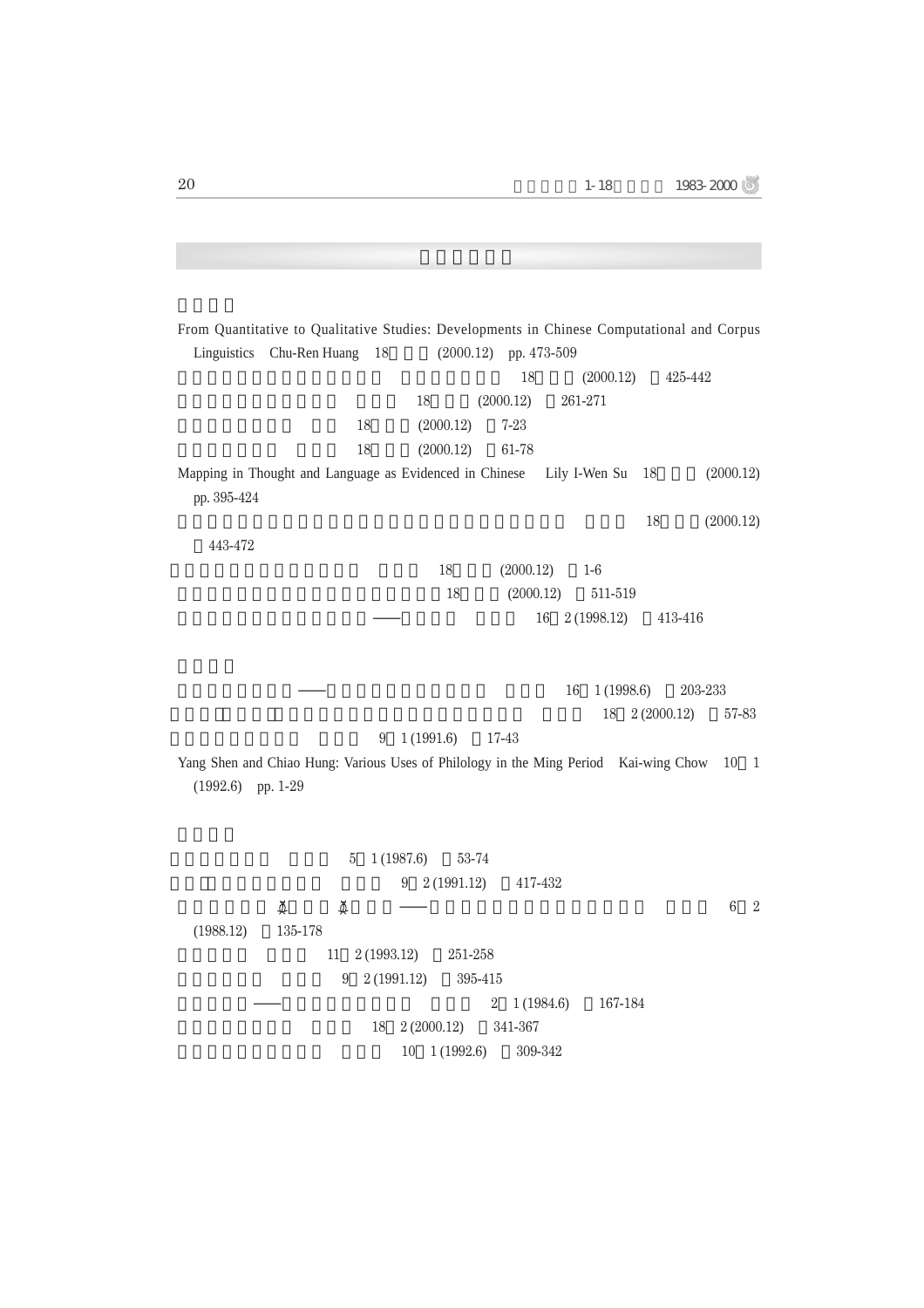$14 \quad 2 \,(1996.12) \qquad 315-317$ 

 $5 \quad 1 \,(1987.6) \qquad 29-51$ 刻本《圓音正考》所反映的音韵現象 林慶勳 8 2 (1990.12) 21-55 \*hlj- 10 1 (1992.6) 343-348  $5 \quad 2(1987.12) \quad 311-327$ 支脂諸韻重紐餘論 龍宇純 13 1 (1995.6) 329-348  $*_{g}$ - 1 1 (1983.6) 1-8  $4\quad 2 \,(1986.12) \qquad 409-420$ 論《集韵》在漢語音韵學史的定位 林英津 6 2 (1988.12) 85-103  $5 \quad 2(1987.12) \quad 329-374$  $9 \quad 1 \,(1991.6) \qquad 45-52$ 論近代音研究的方法、現況與展望 竺家寧 18:特刊 (2000.12) 175-198  $7 \quad 2 \,(1989.12) \qquad 41-74$ 18 (2000.12) 111-146  $5 \quad 1 \, (1987.6) \qquad 1-28$ 2 1 (1984.6) 109-116  $6\quad 2(1988.12) \qquad 105-108$ 10 1 (1992.6) 349-394 閩南語的是非問句與正反問句 湯廷池 16 2 (1998.12) 173-195 18 (2000.12) 25-40 臺灣語言的歷史及其目前的狀態與地位 曹逢甫 17 2 (1999.12) 313-343  $\frac{1}{18}$ (2000.12) 273-297 客家話韵母的結構 鍾榮富 8 2 (1990.12) 57-78 客家話的疑問句 鍾榮富 18:特刊 (2000.12) 147-174 漢語語法研究的回顧與前瞻 湯廷池 7 2 (1989.12) 19-39 18 (2000.12) 231-260

Further Remarks on the Relation between Word-Syntax and Sentence-Syntax in Chinese: A Case Study in